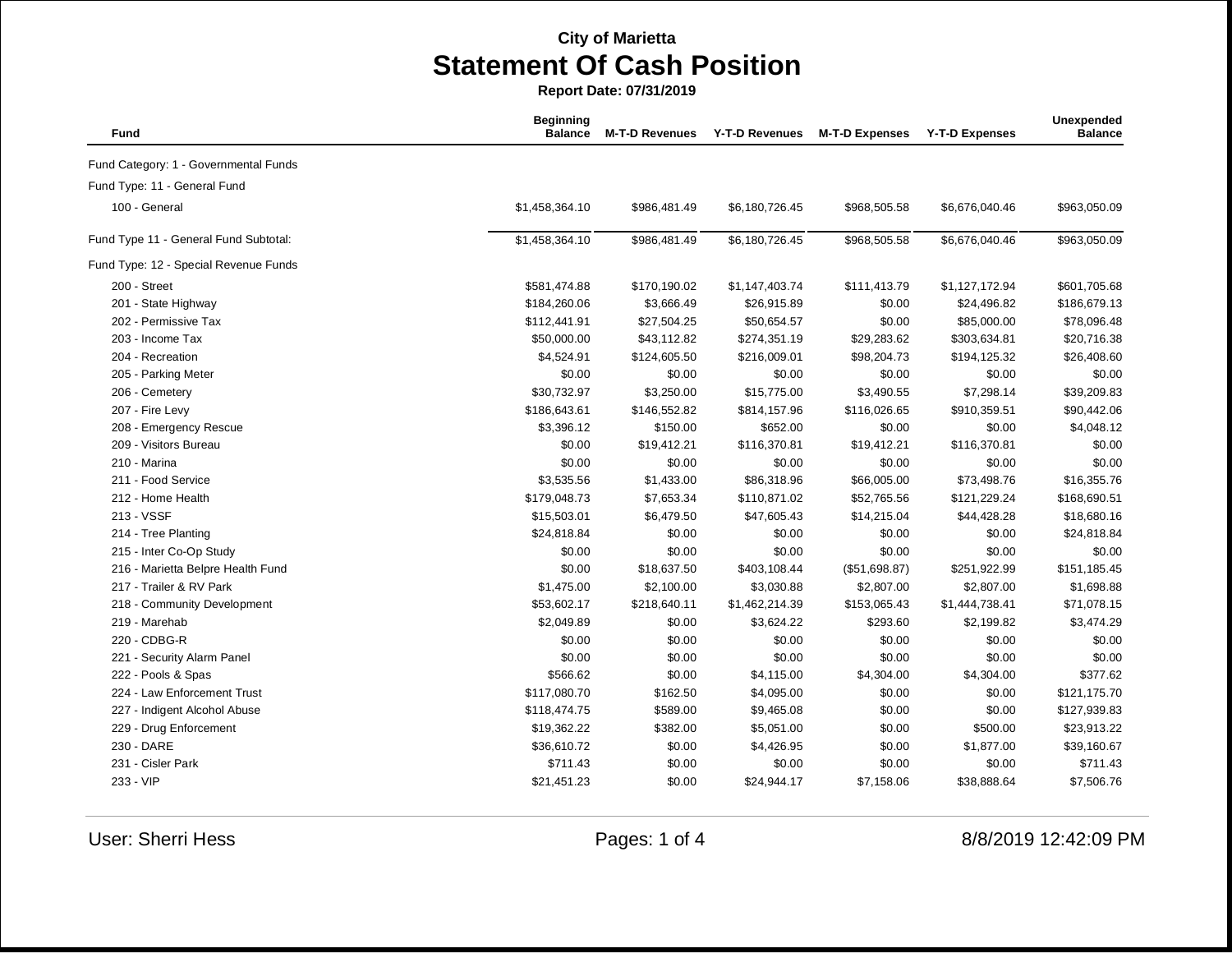| <b>Fund</b>                                    | <b>Beginning</b><br><b>Balance</b> | <b>M-T-D Revenues</b> | Y-T-D Revenues | <b>M-T-D Expenses</b> | <b>Y-T-D Expenses</b> | <b>Unexpended</b><br><b>Balance</b> |
|------------------------------------------------|------------------------------------|-----------------------|----------------|-----------------------|-----------------------|-------------------------------------|
| 236 - FEMA                                     | \$0.00                             | \$0.00                | \$72,726.47    | \$0.00                | \$0.00                | \$72,726.47                         |
| 239 - Court Computer                           | \$165,393.64                       | \$5,299.20            | \$144,263.12   | \$1,699.98            | \$43,377.09           | \$266,279.67                        |
| 240 - Court Capital                            | \$298,085.08                       | \$17,970.57           | \$118,069.76   | \$13,219.86           | \$53,357.59           | \$362,797.25                        |
| 241 - Utility Line Relocation                  | \$7,571.24                         | \$0.00                | \$0.00         | \$0.00                | \$0.00                | \$7,571.24                          |
| 243 - Domestic Violence                        | \$21,773.59                        | \$0.00                | \$17,995.18    | \$3,951.80            | \$24,093.63           | \$15,675.14                         |
| 246 - Traffic Signals                          | \$0.00                             | \$0.00                | \$0.00         | \$0.00                | \$0.00                | \$0.00                              |
| 249 - Community Corrections                    | \$4,203.80                         | \$9,772.00            | \$108,730.50   | \$16,109.37           | \$119,271.67          | (\$6,337.37)                        |
| 250 - Marietta Harbor                          | \$737.95                           | \$0.00                | \$0.00         | \$0.00                | \$0.00                | \$737.95                            |
| 256 - Lazy River                               | \$0.00                             | \$0.00                | \$0.00         | \$0.00                | \$0.00                | \$0.00                              |
| 257 - Gutberlet Armory                         | \$0.00                             | \$0.00                | \$0.00         | \$0.00                | \$0.00                | \$0.00                              |
| 258 - Police Training                          | \$23,004.89                        | \$0.00                | \$0.00         | \$0.00                | \$0.00                | \$23,004.89                         |
| 259 - Home Sewage                              | \$0.00                             | \$0.00                | \$0.00         | \$0.00                | \$0.00                | \$0.00                              |
| 260 - Utility Conservation                     | \$9,882.10                         | \$0.00                | \$0.00         | \$0.00                | \$0.00                | \$9,882.10                          |
| 261 - Employee Payroll Reserve                 | \$0.00                             | \$0.00                | \$0.00         | \$0.00                | \$0.00                | \$0.00                              |
| 262 - Local Indigent Drivers                   | \$61,863.28                        | \$875.16              | \$8,624.92     | \$0.00                | \$0.00                | \$70,488.20                         |
| 263 - Recovery-JAG                             | \$0.00                             | \$0.00                | \$0.00         | \$0.00                | \$0.00                | \$0.00                              |
| 264 - Neighborhood Stabilization               | \$0.00                             | \$0.00                | \$0.00         | \$0.00                | \$0.00                | \$0.00                              |
| 265 - Court Security Fund                      | \$919.00                           | \$1,157.00            | \$8,090.00     | \$0.00                | \$0.00                | \$9,009.00                          |
| 266 - Court Probation Services                 | \$47,833.89                        | \$17,054.40           | \$120,262.35   | \$20,077.34           | \$110,232.05          | \$57,864.19                         |
| 267 - Court Prob Impr & Incentive              | \$133,109.58                       | \$0.00                | \$69,731.50    | \$17,460.96           | \$124,408.15          | \$78,432.93                         |
| 268 - Integrated Case Mgt Fund                 | \$0.00                             | \$0.00                | \$0.00         | \$0.00                | \$0.00                | \$0.00                              |
| 269 - Parking Lot Fund                         | \$226,868.22                       | \$4,475.00            | \$49,974.00    | \$2,008.03            | \$10,403.57           | \$266,438.65                        |
| 270 - Mtta Comm Center at The Armory           | \$13,477.48                        | \$10,065.53           | \$21,297.47    | \$2,035.57            | \$25,112.16           | \$9,662.79                          |
| 271 - Gold Star Park Fund                      | \$8,403.51                         | \$0.00                | \$1,450.00     | \$0.00                | \$5,414.47            | \$4,439.04                          |
| 272 - Start Westward Monument Fund             | \$0.00                             | \$0.00                | \$0.00         | \$0.00                | \$0.00                | \$0.00                              |
| Fund Type 12 - Special Revenue Funds Subtotal: | \$2,770,892.58                     | \$861,189.92          | \$5,572,375.98 | \$703,309.28          | \$5,270,522.87        | \$3,072,745.69                      |
| Fund Type: 13 - Debt Service Funds             |                                    |                       |                |                       |                       |                                     |
| 300 - Bond & Note                              | \$89,951.73                        | \$0.00                | \$39,790.80    | \$0.00                | \$38,805.00           | \$90,937.53                         |
| Fund Type 13 - Debt Service Funds Subtotal:    | \$89,951.73                        | \$0.00                | \$39,790.80    | \$0.00                | \$38,805.00           | \$90,937.53                         |
| Fund Type: 14 - Capitol Project Funds          |                                    |                       |                |                       |                       |                                     |
| 400 - Capital Improvement                      | \$678,270.90                       | \$61,733.20           | \$4,100,081.68 | \$326.95              | \$4,278,259.54        | \$500,093.04                        |
| 406 - Water Construction                       | \$0.00                             | \$0.00                | \$0.00         | \$0.00                | \$0.00                | \$0.00                              |
| 410 - Bike Path                                | \$0.00                             | \$0.00                | \$0.00         | \$0.00                | \$0.00                | \$0.00                              |
| 415 - Access Road                              | \$3,639.00                         | \$0.00                | \$0.00         | \$0.00                | \$0.00                | \$3,639.00                          |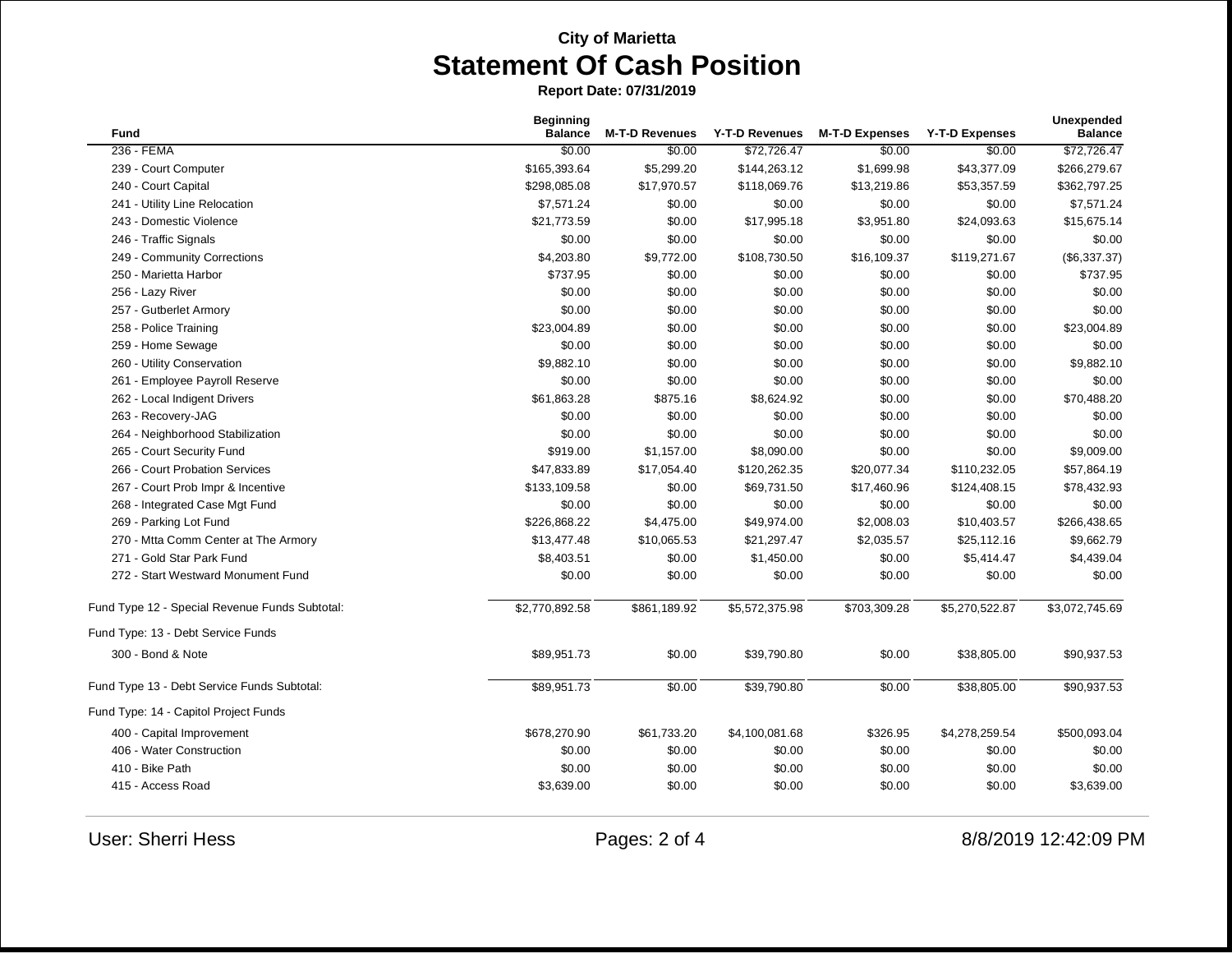| Fund                                            | <b>Beginning</b><br><b>Balance</b> | <b>M-T-D Revenues</b> | Y-T-D Revenues  | <b>M-T-D Expenses</b> | <b>Y-T-D Expenses</b> | <b>Unexpended</b><br><b>Balance</b> |
|-------------------------------------------------|------------------------------------|-----------------------|-----------------|-----------------------|-----------------------|-------------------------------------|
| 416 - St Rt 7 TIF                               | \$0.00                             | \$0.00                | \$0.00          | \$0.00                | \$0.00                | \$0.00                              |
| 418 - WW Facilities Up-Grade                    | \$381,648.75                       | \$15,318.98           | \$131,541.35    | \$23,641.03           | \$137,667.40          | \$375,522.70                        |
| 419 - Aquatic Center                            | \$0.00                             | \$0.00                | \$0.00          | \$0.00                | \$0.00                | \$0.00                              |
| 420 - Armory Community Foundation               | \$0.00                             | \$0.00                | \$23,236.47     | \$0.00                | \$23,236.47           | \$0.00                              |
| 421 - 1st Colony TIF                            | \$0.00                             | \$0.00                | \$80,937.15     | \$0.00                | \$80,937.15           | \$0.00                              |
| 429 - Armory Cultural Facilities Gym            | \$4,354.09                         | \$156.95              | \$59,655.62     | \$488.76              | \$64,009.71           | \$0.00                              |
| 430 - Fire Income Tax Fund .10                  | \$0.00                             | \$61,733.20           | \$327,358.99    | \$23,172.69           | \$23,172.69           | \$304,186.30                        |
| 431 - Street Income Tax Fund .05                | \$0.00                             | \$30,866.60           | \$163,679.50    | \$0.00                | \$0.00                | \$163,679.50                        |
| Fund Type 14 - Capitol Project Funds Subtotal:  | \$1,067,912.74                     | \$169,808.93          | \$4,886,490.76  | \$47,629.43           | \$4,607,282.96        | \$1,347,120.54                      |
| Fund Category 1 - Governmental Funds Subtotal:  | \$5,387,121.15                     | \$2,017,480.34        | \$16,679,383.99 | \$1,719,444.29        | \$16,592,651.29       | \$5,473,853.85                      |
| Fund Category: 2 - Proprietary Funds            |                                    |                       |                 |                       |                       |                                     |
| Fund Type: 21 - Enterprise Funds                |                                    |                       |                 |                       |                       |                                     |
| 500 - Water                                     | \$2,970,248.36                     | \$416,730.22          | \$2,612,280.97  | \$218,349.73          | \$1,946,308.62        | \$3,636,220.71                      |
| 501 - Sewer                                     | \$4,496,269.86                     | \$448,617.09          | \$2,974,290.92  | \$185,176.16          | \$2,539,591.20        | \$4,930,969.58                      |
| 502 - Water Deposit Guarantee                   | \$108,979.88                       | \$0.00                | \$0.00          | \$0.00                | \$0.00                | \$108,979.88                        |
| 503 - Sanitary Sewer Surplus                    | \$0.00                             | \$0.00                | \$0.00          | \$0.00                | \$0.00                | \$0.00                              |
| 504 - Sewer Replacement                         | \$715,714.28                       | \$0.00                | \$0.00          | \$0.00                | \$0.00                | \$715,714.28                        |
| 505 - Water Replacement                         | \$250,000.00                       | \$0.00                | \$0.00          | \$0.00                | \$0.00                | \$250,000.00                        |
| 506 - Utility Reserve                           | \$0.00                             | \$0.00                | \$0.00          | \$0.00                | \$0.00                | \$0.00                              |
| Fund Type 21 - Enterprise Funds Subtotal:       | \$8,541,212.38                     | \$865,347.31          | \$5,586,571.89  | \$403,525.89          | \$4,485,899.82        | \$9,641,884.45                      |
| Fund Category 2 - Proprietary Funds Subtotal:   | \$8,541,212.38                     | \$865,347.31          | \$5,586,571.89  | \$403,525.89          | \$4,485,899.82        | \$9,641,884.45                      |
| Fund Category: 3 - Fiduciary Funds              |                                    |                       |                 |                       |                       |                                     |
| Fund Type: 32 - Investment Trust Funds          |                                    |                       |                 |                       |                       |                                     |
| 750 - Cemetery Trust                            | \$166,459.37                       | \$0.00                | \$1,175.00      | \$0.00                | \$0.00                | \$167,634.37                        |
| Fund Type 32 - Investment Trust Funds Subtotal: | \$166,459.37                       | \$0.00                | \$1,175.00      | \$0.00                | \$0.00                | \$167,634.37                        |
| Fund Type: 34 - Agency Funds                    |                                    |                       |                 |                       |                       |                                     |
| 702 - Veterans Memorial                         | \$911.17                           | \$0.00                | \$0.00          | \$0.00                | \$0.00                | \$911.17                            |
| 703 - Un-Claimed Money                          | \$10,249.11                        | \$0.00                | \$10,773.95     | \$0.00                | \$0.00                | \$21,023.06                         |
| Fund Type 34 - Agency Funds Subtotal:           | \$11,160.28                        | \$0.00                | \$10,773.95     | \$0.00                | \$0.00                | \$21,934.23                         |
| <b>User: Sherri Hess</b>                        |                                    | Pages: 3 of 4         |                 |                       |                       | 8/8/2019 12:42:09 PM                |